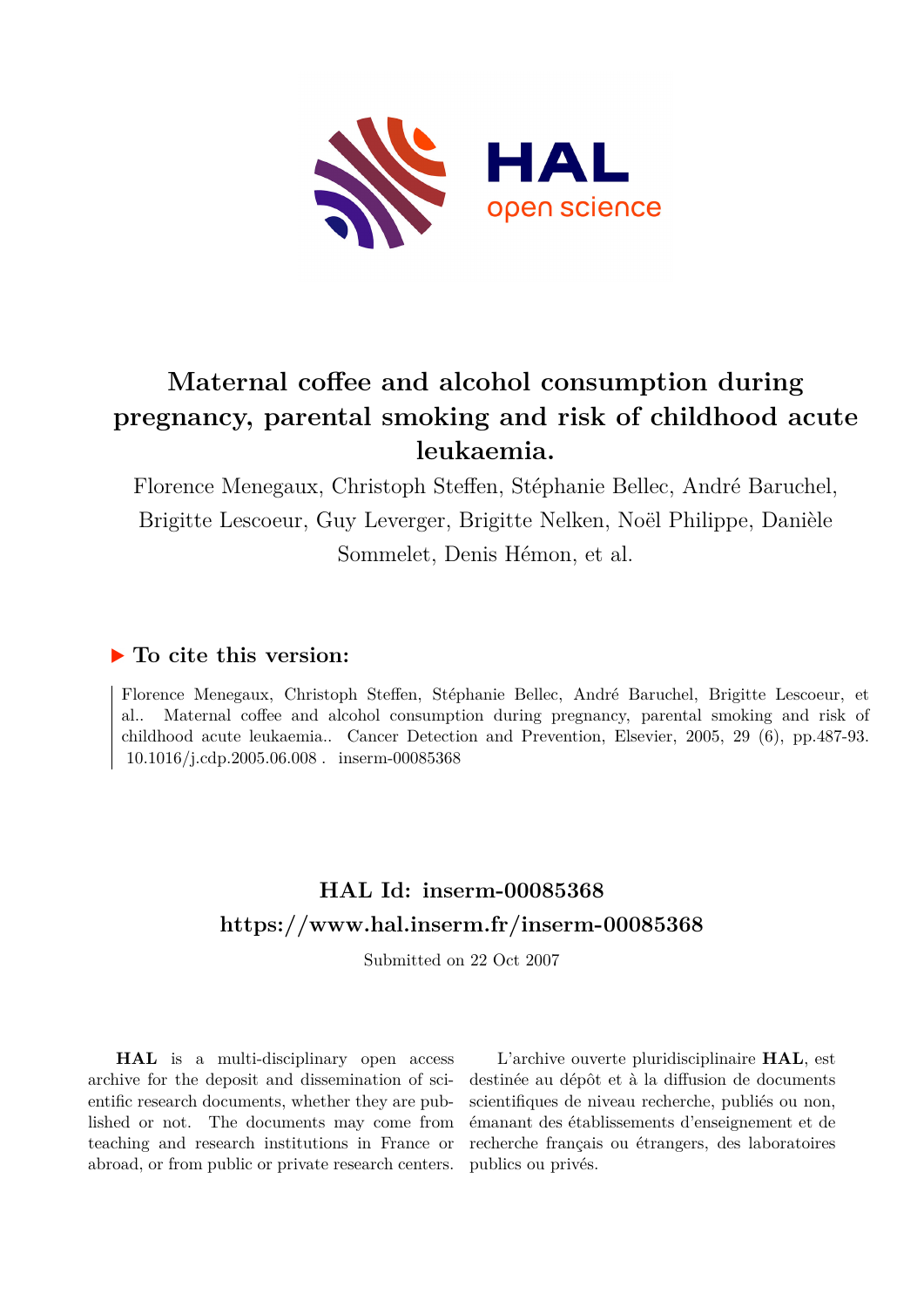### **MATERNAL COFFEE AND ALCOHOL CONSUMPTION DURING PREGNANCY, PARENTAL SMOKING AND RISK OF CHILDHOOH ACUTE LEUKEMIA**

Short title: Maternal coffee and alcohol consumption, parental smoking and childhood leukemia

#### Category : Original article

Condensed abstract : Maternal habits during pregnancy, as maternal smoking and maternal beverage consumption, were obtained for 280 cases of childhood acute leukemia and 280 frequency matched controls. The results suggest an association between maternal alcohol and coffee consumption during pregnancy.

Florence Menegaux (MD, PhD)<sup>1</sup>, Stéphanie Bellec (MSc)<sup>1</sup>, André Baruchel (MD)<sup>2</sup>, Brigitte Lescoeur (MD)<sup>3</sup>, Guy Leverger (MD)<sup>4</sup>, Brigitte Nelken (MD)<sup>5</sup>, Noël Philippe (MD)<sup>6</sup>, Danièle Sommelet (MD)<sup>7</sup>, Denis Hémon (PhD)<sup>1</sup>, Jacqueline Clavel (MD, PhD)<sup>1</sup>.

 $2$  Department of Pediatric Hematology, Saint-Louis Hospital, Paris, France.

<sup>3</sup><br>Department of Pediatric Hematology-Immunology, Robert Debré Hospital, Paris, France.

4 Department of Pediatric Hematology, Armand Trousseau Hospital, Paris, France.

5 Department of Pediatric Hematology-Oncology, Jeanne de Flandre Hospital, Lille, France.

<sup>6</sup> Department of Pediatric Hematology, Debrousse Hospital, Lyon, France.

<sup>7</sup> Department of Pediatric Hematology, Brabois Hospital, Nancy, France.

Correspondence to: Florence Menegaux INSERM U170 16, av. Paul Vaillant-Couturier F-94807 VILLEJUIF Cedex France [menegaux@vjf.inserm.fr](mailto:menegaux@vjf.inserm.fr)

Sources of support :

This work was supported by grants from INSERM, the French Ministère de l'Environnement, the Association pour la Recherche contre le Cancer, the Fondation de France, the Fondation Jeanne Liot, the Fondation Weisbrem-Berenson, the Ligue Contre le Cancer du Val de Marne and the Ligue Nationale Contre le Cancer.

Total number counts: Authors: 10 Text file: 3395 Table file: 4

<sup>&</sup>lt;sup>1</sup> INSERM, U170-IFR69, Villejuif, France.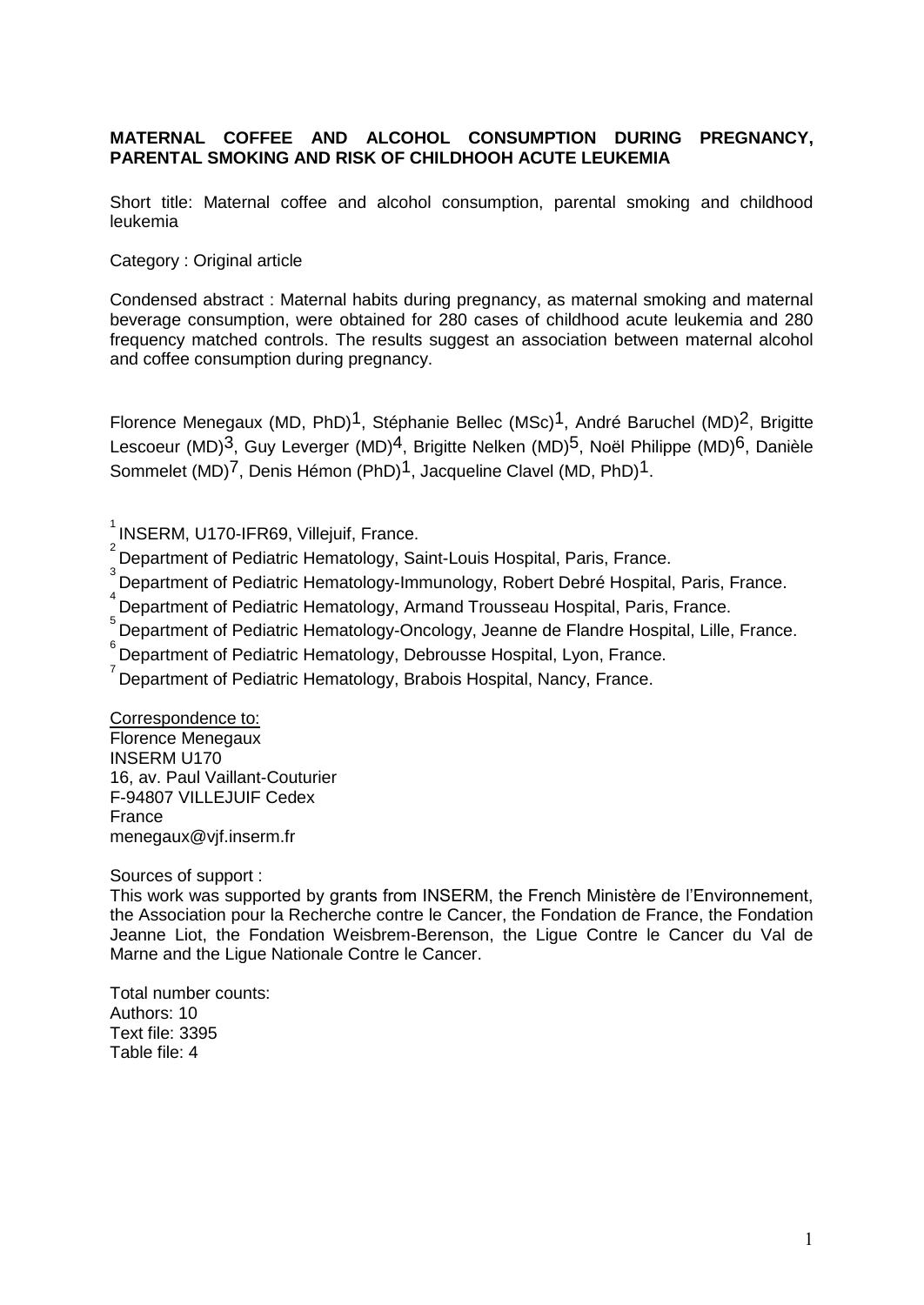#### **Abstract**

We investigated the role of maternal alcohol and coffee drinking and parental smoking on the risk of childhood acute leukemia in a multicenter case-control study. The study included 280 incident cases and 288 hospitalized controls, frequency matched with the cases by age, gender and center. Data collection was completed by face-to-face standardized interviews of the case and control mothers. An association with maternal alcohol consumption during pregnancy was observed with acute lymphoid leukemia (ALL) (OR=2.0 [1.4-3.0]) and acute non-lymphoid leukemia (ANLL) (OR=2.6 [1.2-5.8]). Maternal coffee consumption during pregnancy was associated with childhood acute leukemia, ORs increasing in ALL with coffee consumption (OR=1.1 [0.7-1.8], OR=2.4 [1.3-4.7] and OR=3.1 [1.0-9.5], respectively for ≤ 3, 4-8 and > 8 cups/day). No association with maternal smoking during pregnancy or parental smoking before or after the index child's birth was observed. Our results suggest an association with maternal alcohol and coffee drinking during pregnancy and call for further investigations. Besides, the present study does not support the hypothesis of an increase in the risk of childhood leukemia related to parental smoking.

Key words: Case-control study, childhood leukemia, alcohol, coffee, smoking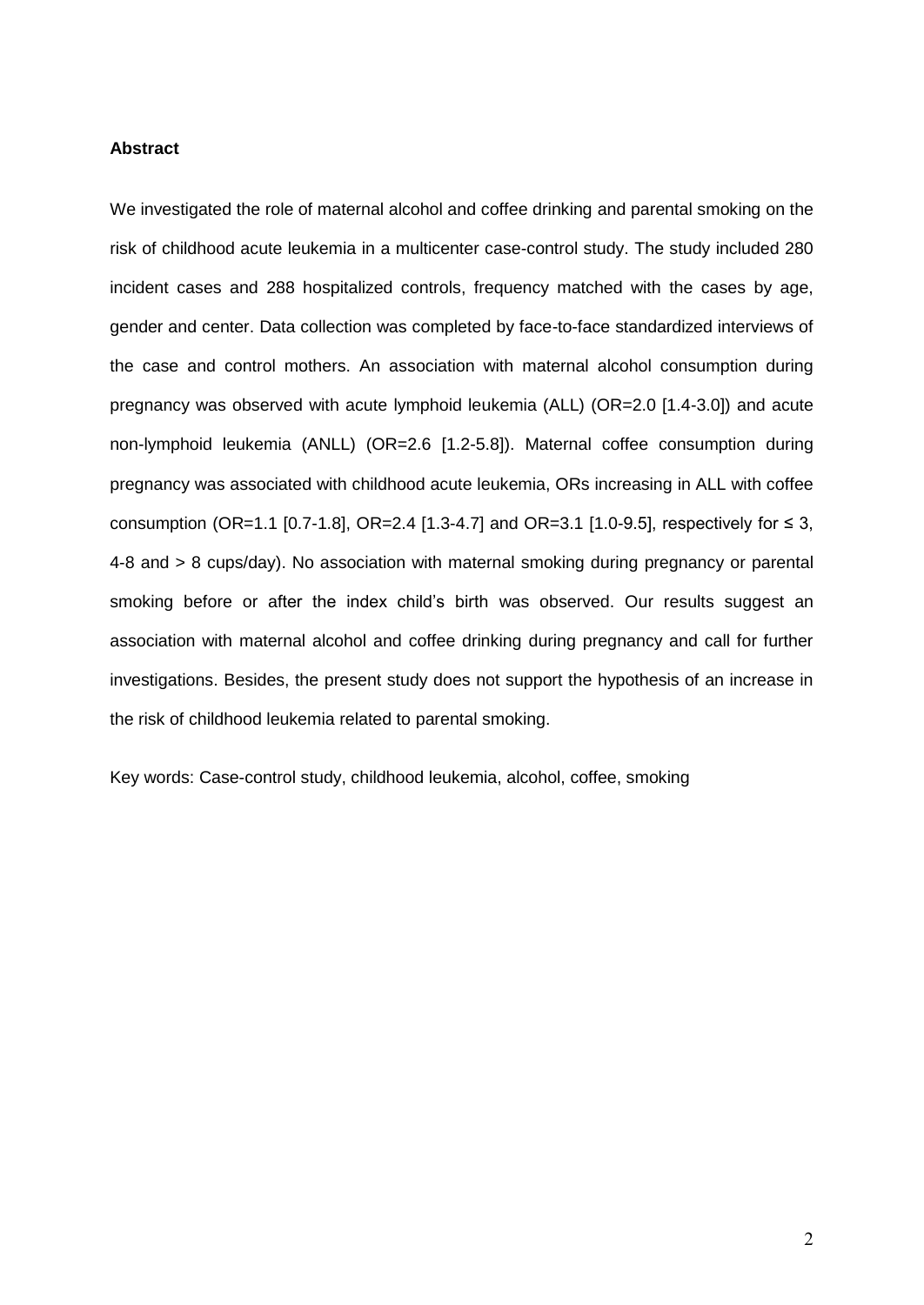#### **Introduction**

To our knowledge, seven studies investigated the role of maternal alcohol drinking during pregnancy and childhood leukemia [1-7]. The three of them which published on acute myeloid leukemia, showed positive associations [2-4]. One, on ALL, found also an association [4], three found no association [1, 5-6] and one found a negative association [7]. In the eyes of those studies, the role of maternal alcohol consumption during pregnancy and childhood acute leukemia remains unclear.

Maternal coffee drinking has been even less investigated [5, 8, 9]. Ross et al. showed an association between coffee drinking and infant leukemia [9]. They suggested that coffee may act as an inhibitor of DNA topoisomerase II and induce abnormalities of chromosome 11q23, similar to those induced by epipodophyllotoxins.

The influence of maternal smoking on the risk of leukemia has been investigated in many studies, most of which have generated arguments against a strong association, or even against any association [1-5, 10-19]. Studies on passive smoking during childhood, although less numerous, have also yielded negative results [20]. Although the negative results seem consistent at present, smoking remains an exposure of interest because of its known carcinogenicity to many organs [21], the ability of many smoke constituents to cross the placental barrier and its rather high prevalence during pregnancy.

The present paper reports a detailed analysis of the role of maternal beverage consumption during pregnancy and parental smoking in the etiology of childhood leukemia. Data are obtained from a hospital-based case-control study designed to investigate environmental and genetic factors of childhood acute leukemia.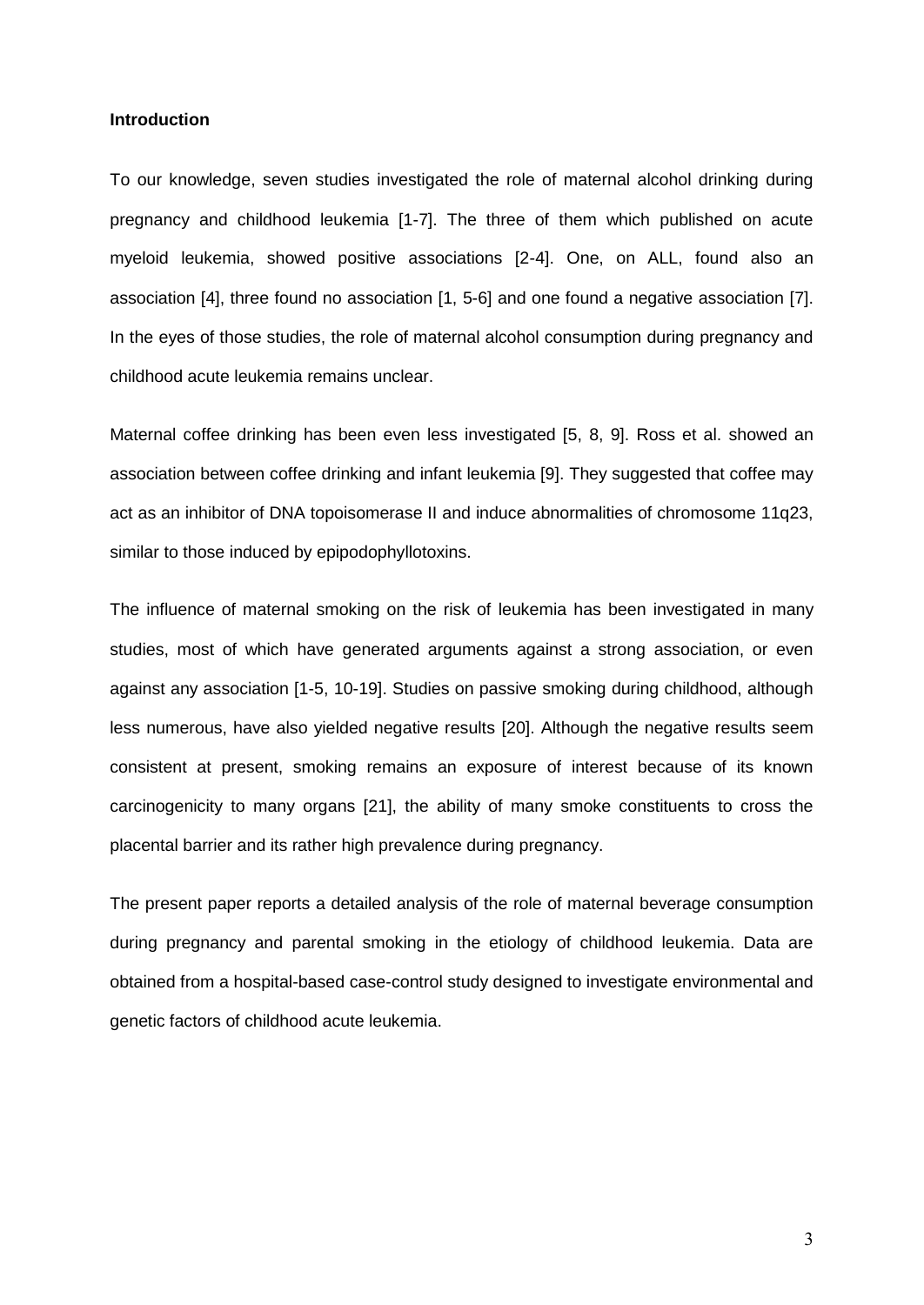#### **Methods**

#### Selection of cases and controls

Data were obtained from a hospital-based case-control study conducted in Paris, Lille, Lyon, and Nancy between January 1995 and December 1999. The design of the study has been described elsewhere [22]. Briefly, eligible cases were all children newly diagnosed with acute leukemia before the age of 15, whom the interviewers were authorized to contact by the physician. The controls were children hospitalized in the same hospital as the cases for diseases other than cancer or birth defects. The controls were mainly recruited in orthopedic departments to which they had been admitted for a variety of reasons. The choice of control departments was guided both by the necessity of targeting the same age bracket as that of the cases, without selecting particular risk factors or socioeconomic status, and by the need to restrict blood samplings to a limited number of centers. The mothers of two cases and two controls refused to participate. Physicians did not allow the interviewers to make contact with the mothers of 13 cases (9 ALL and 4 ANLL) who were in critical conditions. There were no physician refusals for the controls. Thus, a total of 280 incident cases of acute leukemia (AL) and 288 controls were included in the study. The recruitment was stratified by age, gender, hospital, and ethnic origin (Caucasian, North African, others). Blood-samples were obtained in a subset of 219 cases (78%) and 105 controls (36%) to investigate several metabolic polymorphisms (analysis in progress).

#### Data collection

Medical interviewers conducted face-to-face interviews of the mothers, using standardized questionnaires. The cases' mothers were interviewed 1 or 2 months after the diagnosis, when the children were in improved condition. The questionnaire included questions on the parents' socio-demographic characteristics and medical history, the child's perinatal characteristics, the familial history of cancer and auto-immune disease, contacts with animals (pets, breeding cattle), and the parents' occupations and habits.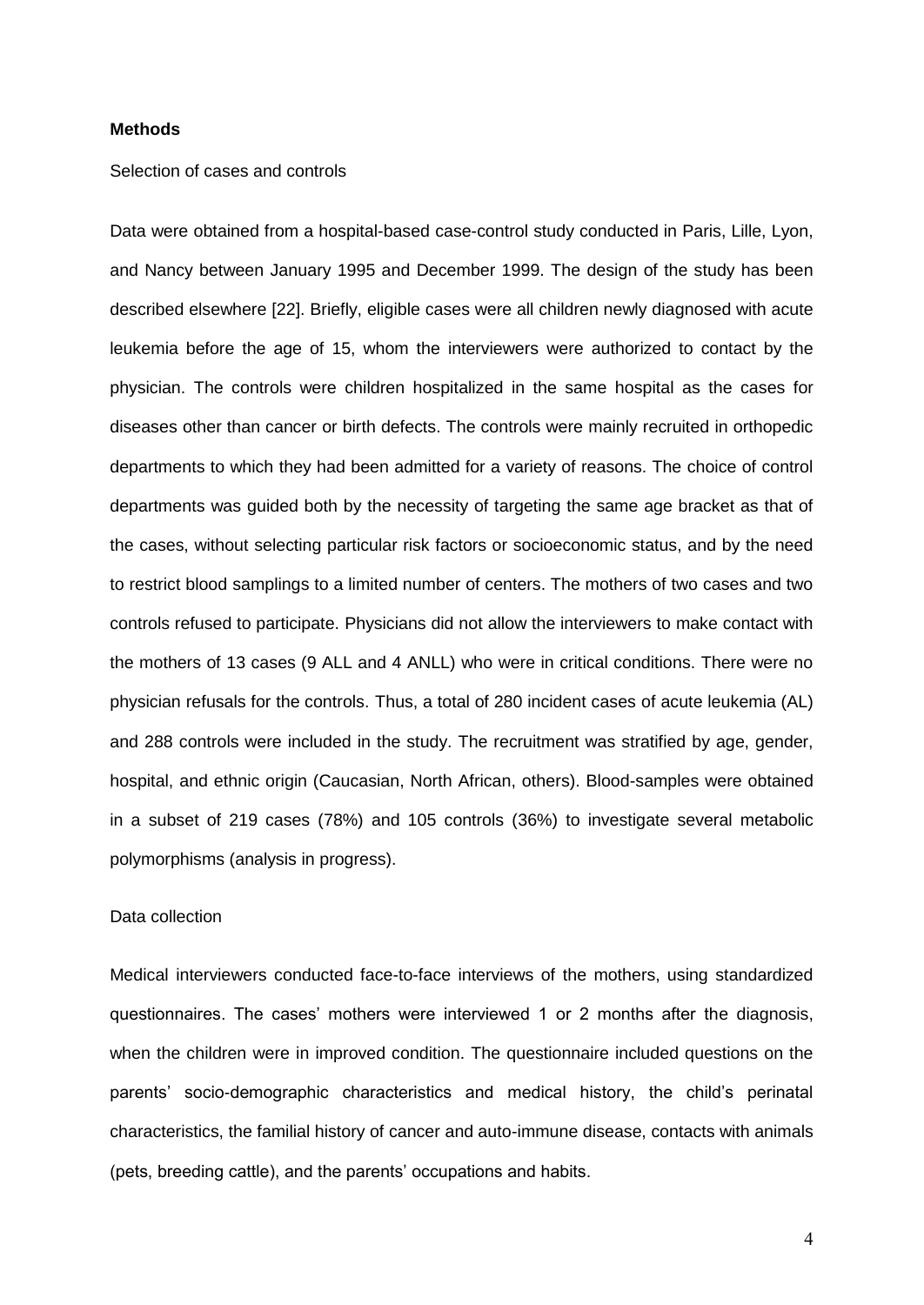Mothers of cases and controls were asked about alcohol, coffee, tea and cola consumption during the index pregnancy (in any period of the pregnancy without distinction) and breastfeeding. The daily alcohol intake during pregnancy was estimated as the total number of drinks of any type of alcohol (wine, beer, spirits).

Maternal smoking history included smoking status (never, past and current), intensity of smoking (number of cigarettes per day or per week), duration of smoking (years) and the timing of smoking (before the index pregnancy, during the index pregnancy with each.

Paternal smoking history included the same questions as maternal smoking excepted for the timing of smoking (before the index pregnancy, during the index pregnancy, and after birth. Mothers were asked whether the atmosphere at home and at the nanny's home was smoky.

#### Study power

With a power of 80% and  $\alpha$ =5%, the size of the study enabled to detect minimum odds ratios of 1.6, 1.9 and 2.2 for exposure prevalences among controls of 20%, 10% and 5% respectively.

#### Statistical analysis

Statistical analysis was performed using unconditional logistic regression models including the stratification variables, age, gender, hospital and ethnic origin, with positive [22-23] or negative [23-24] adjustment on socio-demographic characteristics and the other factors associated with leukemia risk under study. Separate analyses and regressions were also used to estimate specific odds ratios for acute lymphocytic leukemia (ALL) and acute nonlymphocytic leukemia (ANLL). We also considered the subgroup of cases with 11q23 abnormalities which are characteristic of acute leukemia induced by topoisomerase II inhibitors.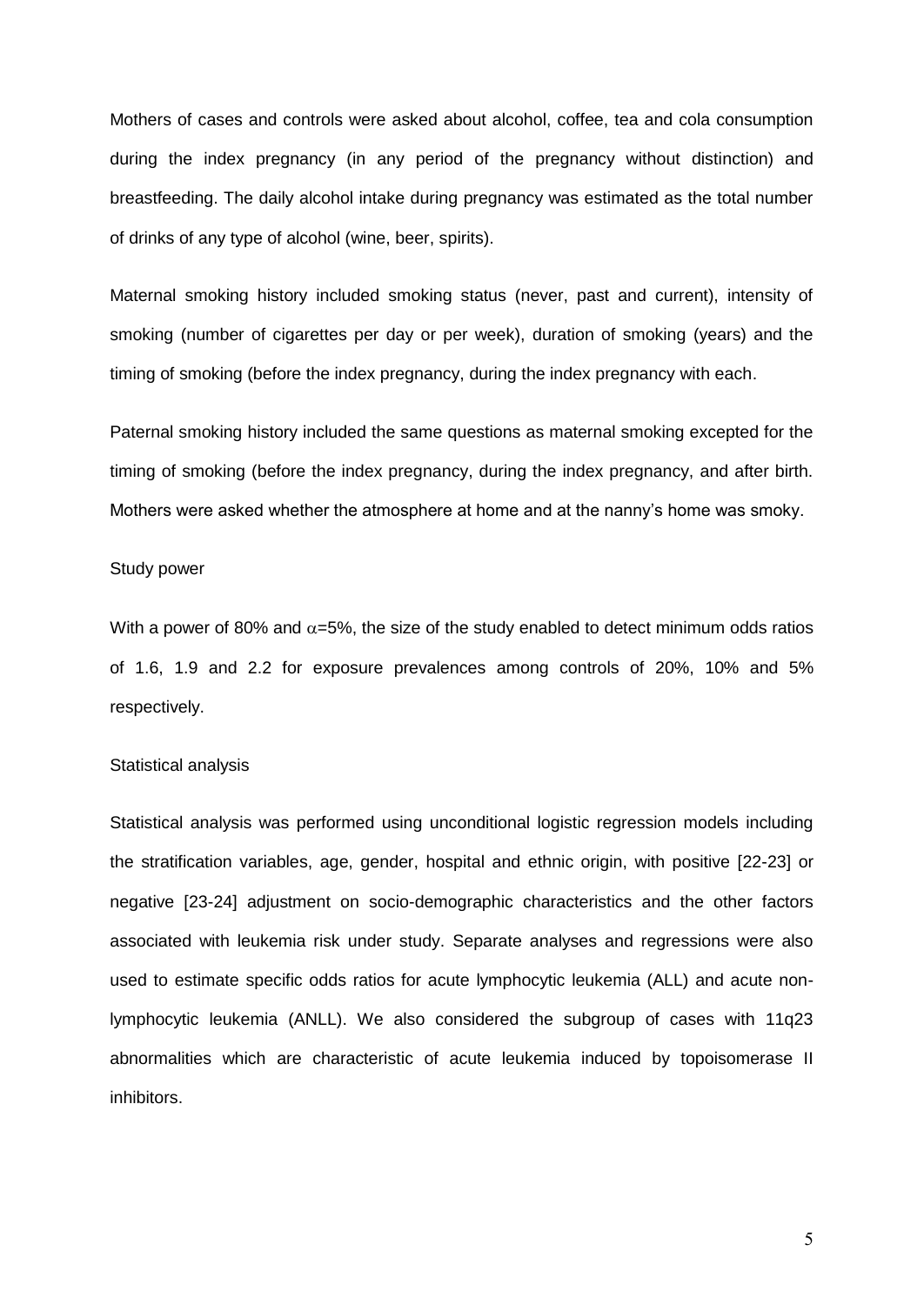#### **Results**

Out of the 280 cases included in the study, 240 (86%) had a diagnosis of ALL and 40 (14%) a diagnosis of ANLL with the following morphological type: 4 acute myeloid leukemia (AML) with minimal evidenece of myeloid differenciation (M0), 3 acute myeloblastic leukemia without maturation (M1), 7 acute myeloblastic leukemia with maturation (M2), 1 acute promyelocytic leukemia (M3), 6 acute myelomonocytic leukemia (M4), 12 acute monocytic/monoblastic leukemia (M5), 2 acute erythroleukemia (M6), 1 unspecified AML and 4 acute mixed-lineage leukemias. Seven cases had a cytogenetic abnormality of the long arm of chromosome 11 (3 t(4;11), 2 t(9;11), 1 t(10;11)). Out of the 288 controls, 154 (54%) were admitted for a traumatic lesion (fracture, wound, burn), 100 (35%) for an osteoarticular diseases (infectious arthritis, osteomyelitis, juvenile osteochondritis), 17 (6%) for gastrointestinal or genitourinary symptoms (appendicitis, pyelonephritis, urinary tract infection, testicular torsion), 6 (2%) for a minor congenital malformation (clubfoot, etc.) and 11 (4%) for other symptoms (ingrown toenail, dental abscess, drug poisoning).

#### Case-control comparability

The distribution of cases and controls by stratification and socio-economic variables is shown in Table 1. The recruitment of controls aged 2-6 years, the peak childhood leukemia incidence age group, was difficult, resulting in a significant difference between cases and controls for age. The other stratification variables were similarly distributed among the cases and controls. Good comparability of maternal and paternal schooling was obtained after adjustment for stratification variables. The case and control groups had the same proportion of active mothers, and similar socio-professional category distributions.

#### Maternal beverage consumption during pregnancy

Maternal coffee consumption during pregnancy was associated with acute leukemia, with odds ratios (OR) increasing with the amount of coffee (OR=1.0 [0.7-1.5] for daily intakes of ≤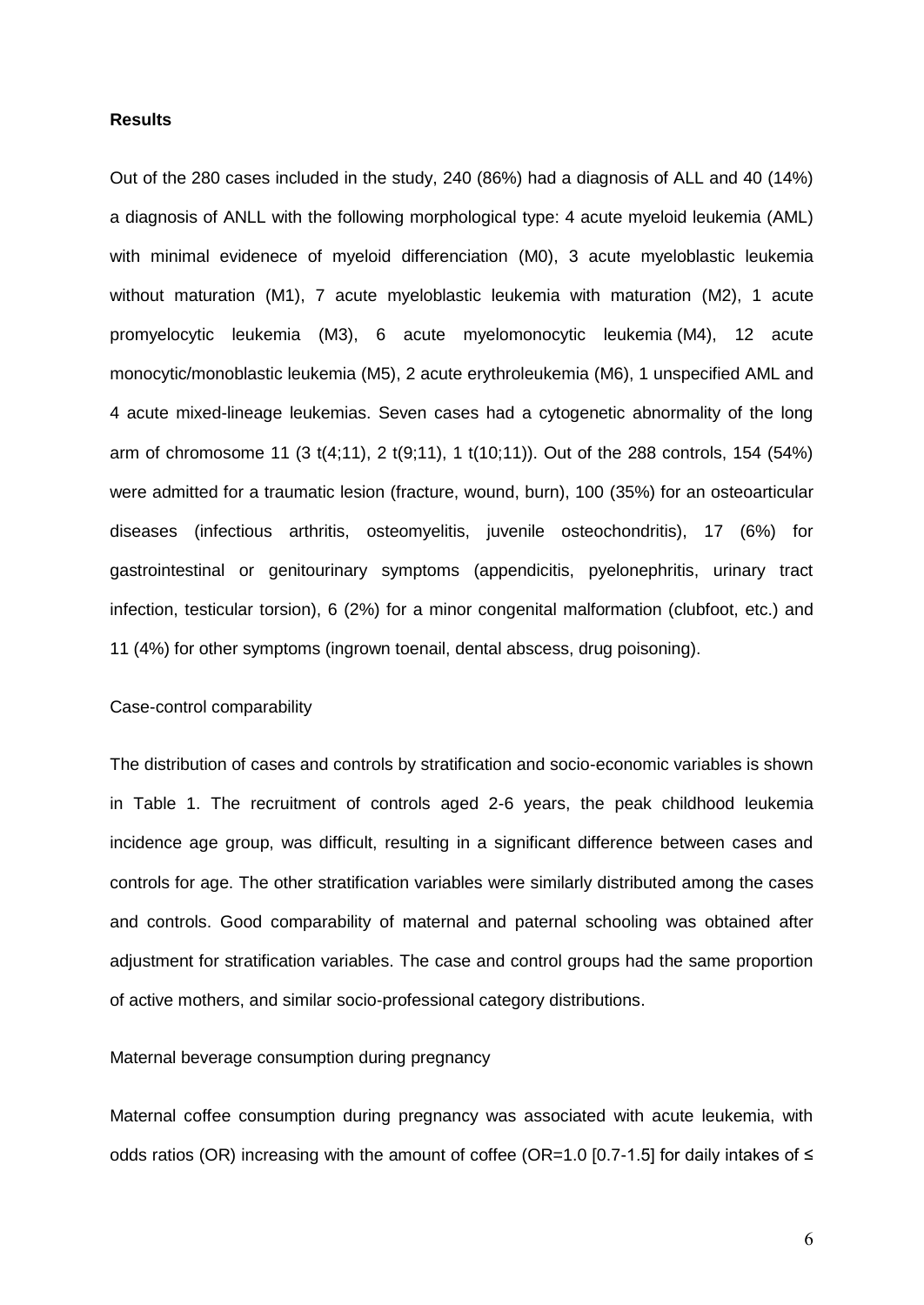3 cups, 2.1 [1.2-3.8] for 4-8 cups and 2.8 [0.9-8.1] for > 8 cups, p trend < 0.05). The similar estimates observed for ALL and ANLL are shown in table 2. There was no association between childhood leukemia and tea or cola consumption during pregnancy, for either type of leukemia. Out of the 7 case mothers with an abnormality of chromosome 11, 6 reported having drunk more than 3 cups of coffee per day during pregnancy.

Significant associations between alcoholic beverage consumption during pregnancy and childhood leukemia, of comparable strengths, were found for ALL and ANLL (OR=2.0 [1.4- 3.0] and OR=2.6 [1.2-5.8], respectively). Even higher ORs were observed for children less than 2 years old at diagnosis (OR=5.1 [1.5-17.5]). The estimates were almost the same depending on the type of alcohol consumed even if our results for spirits seemed slightly more pronounced in ALL (OR=1.8  $[1.3-2.9]$ ) than for wine (OR=1.4  $[1.0-2.1]$ ) or beer (OR=1.4 [0.9-2.3]).

#### Parental smoking

The same proportion (26%) of case and control mothers smoked during a period (any trimester) of pregnancy. The odds ratios were around 1.0, independently of the trimester of pregnancy, and did not vary with the number of cigarettes smoked daily. Seven percent of the case mothers and 8% of the control mothers reported having smoked 10 cigarettes or more daily during pregnancy. All smoking mothers smoked filter cigarettes of blond tobacco. The results are shown separately for ALL and ANLL in table 3, but did not differ for the two types of leukemia. Smoking during breastfeeding was less frequent than during pregnancy for both case and control mothers and was not associated with AL, ALL or ANLL (Table 4). Paternal smoking was associated with AL neither before pregnancy (OR=0.9 [0.6-1.3]), nor

during pregnancy (OR=1.0 [0.7-1.4]). Results were similar in ALL and ANLL.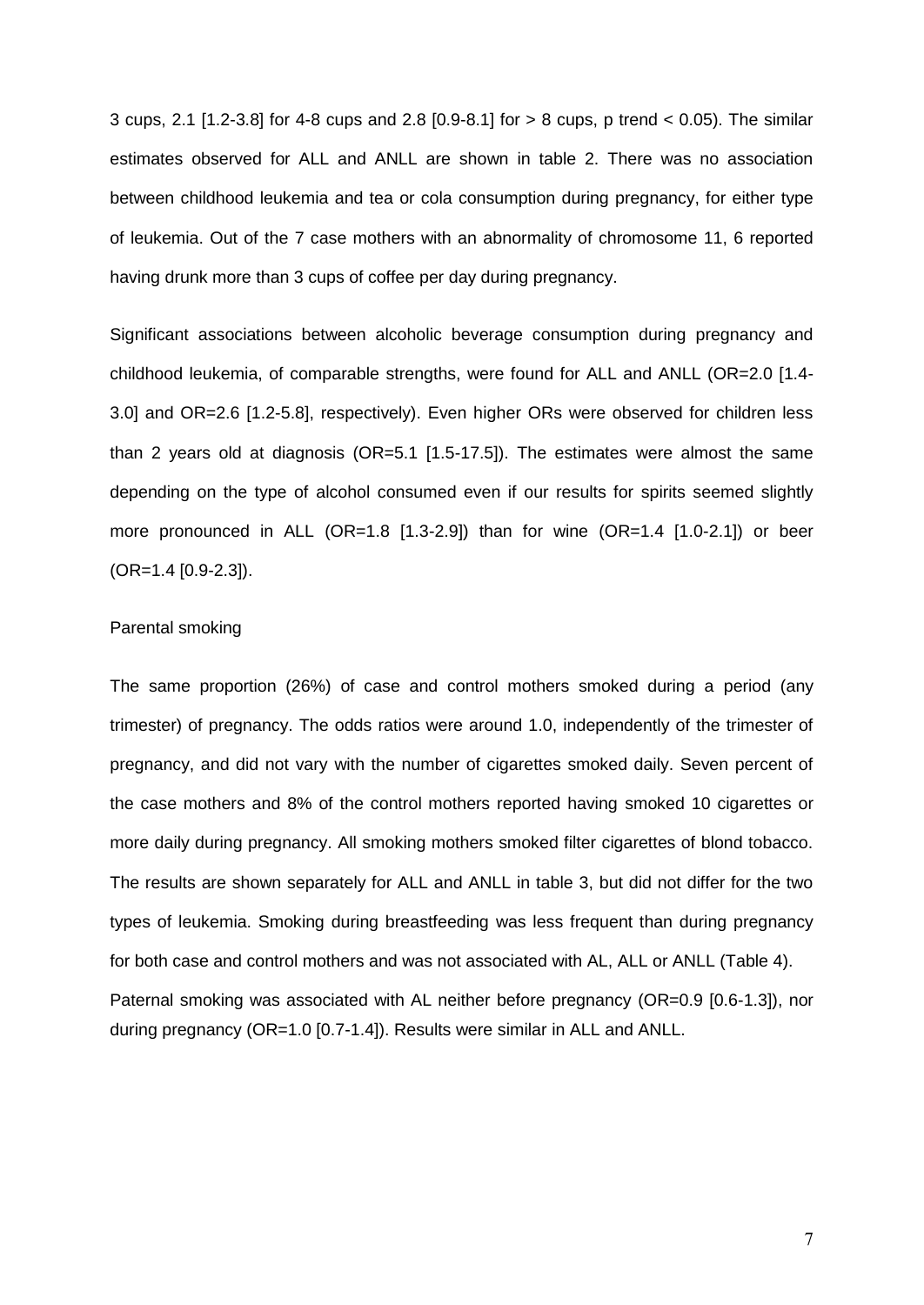Passive smoking during childhood is described in table 4. No association has been observed between ALL or ANLL and either paternal smoking after birth, passive smoking at home or passive smoking at nanny's home.

The odds ratios associated with maternal coffee drinking of at least 3 cups per day were of the same order of magnitude for smoker (2.7 [0.7-10.6]) and non-smoker (3.5 [1.6-7.4]) mothers.

#### Multivariate models

Adjustments for socio-professional category or educational level did not modify any of the above results. The odds ratios associated with alcohol and coffee drinking and parental smoking did not change after mutual adjustments. Lastly, inclusion of early infection history, breast-feeding, maternal history of fetal loss or familial history of cancer did not modify the results.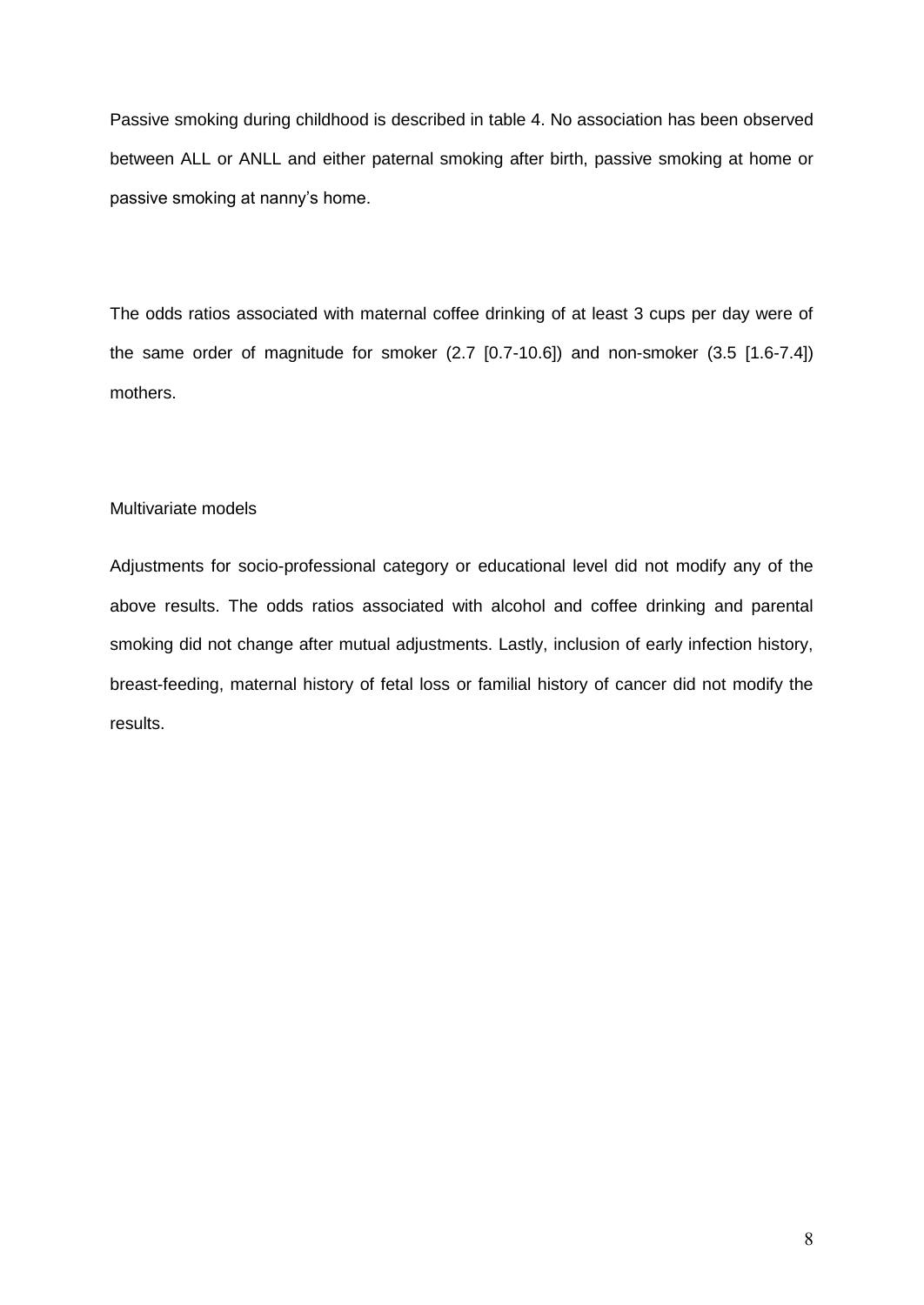#### **Discussion**

The present study evidenced an association between maternal alcohol consumption and childhood leukemia, especially in children aged less than 2 years. The study also showed an association between maternal coffee consumption during pregnancy and both ANLL and ALL, with odds ratios that increased with the amount of coffee consumed. Any association with smoking, either maternal smoking during any trimester of pregnancy, or exposure to tobacco smoke during childhood has been observed.

The size of the present study enabled to detect minimum odds ratios of 1.6, 1.9 and 2.2 for exposure prevalences among controls of 20%, 10% and 5% respectively. These prevalences are in the order of magnitude of maternal smoking during pregnancy (25%) and maternal alcohol (36% for 1 glass/week) and coffee (12% for more than 4 cups/day) consumption during pregnancy.

The case and control mothers were very similar with respect to their education, activity, socio-economic status and smoking status. Thus, control selection is unlikely to explain the association with coffee and alcohol drinking. In addition, the results were unchanged after additional adjustment for both parents' socio-professional categories and educational levels. An information bias may have operated although the use of standardized questionnaires, and the similar interviewing conditions for case and control mothers, reduced potential differential misclassifications. Nevertheless, a recall bias cannot strictly ruled out, although there is no specific public concern about a possible role of maternal smoking or drinking in childhood leukemia or the control diseases. No controls admitted for a neonatal pathology directly related to maternal smoking or alcohol drinking was included.

The general feeling of guilt associated with smoking and alcohol drinking may be stronger in mothers of children with AL than in mothers of children hospitalized for less serious diseases. The recent UKCSS [19] findings support this hypothesis. Induced recall bias is likely to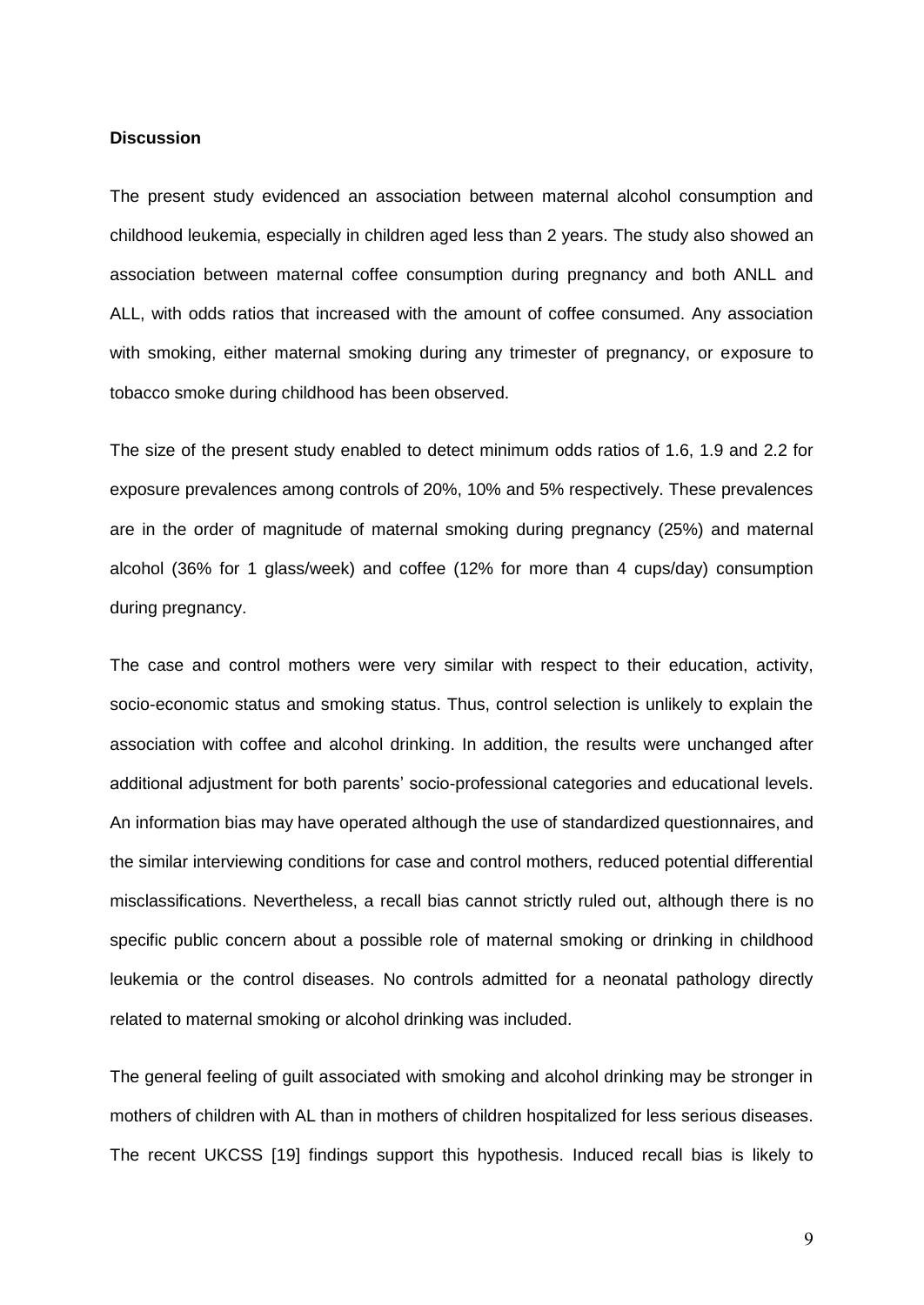influence the pattern of the relationships with the highest levels of consumption rather than the ever/never relationships. Such a bias seems unable to explain an absence of relationship with smoking. If the same guilt feeling had existed for coffee drinking during pregnancy, it would have tended to underestimate the association. Conversely, non-differential misclassifications with respect to the number of cigarettes smoked, or the quantities of coffee or alcohol consumed during pregnancy are likely to have occurred.

The maternal alcohol consumption during pregnancy was similar in the control group and in the national perinatal survey of 1998, based on a representative sample of 13718 deliveries [25]. Given the public concern with respect to alcohol, a non-differential underreporting of drinking is likely, and would probably be more marked for the quantities of alcohol drunk than for the ever/never variable. The questionnaire did not describe alcohol consumption by period of gestation. The results of the studies of alcohol consumption remain inconsistent. No association was reported by Van Steensel-Moll et al, Petridou et al and Schuz et al [1, 5-6]. Infante-Rivard et al. even observed an inverse association with ALL, but they also reported a positive association with maternal alcohol drinking during the second or third trimester of pregnancy with children with a null GSTM1 genotype or a CYP2E1\*5 mutation [7]. Although very few in number, all the studies on AML evidenced a positive association with alcohol consumption [2-4], restricted to children younger than 3 years or M5 cases [2].

The association with maternal coffee drinking found in the present study is interesting, since Ross et al. have suggested that coffee may act as an inhibitor of DNA topoisomerase II and induce abnormalities of chromosome 11q23, resembling those induced by epipodophyllotoxins [9]. There was no confounding by the factors previously associated with AL in the present study and there is no obvious candidate for confounding, liable to increase the odds ratios with the number of cups drunk. To the best of the authors' knowledge, only 3 studies have investigated for an association between maternal coffee drinking and childhood leukemia [5, 8-9]. An association was reported by Ross et al., whose study was restricted to infantile leukemia, with elevated odds ratios associated with both ALL and ANLL [9].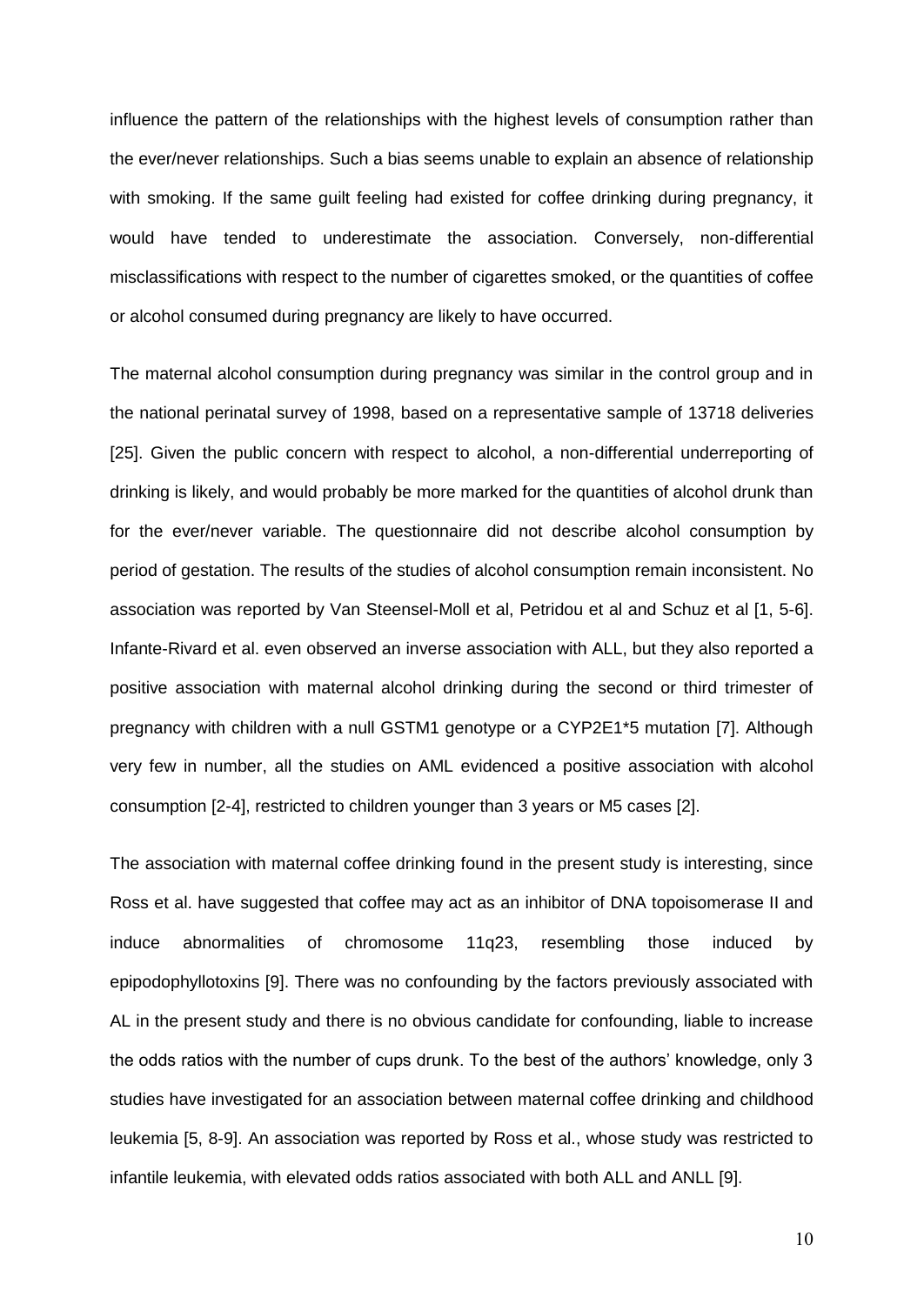Control mothers had similar smoking habits during their pregnancy to that of the populationbased survey [25] (21% of smokers in controls vs 25% of smokers in the French population). The numbers of mothers smoking during pregnancy hardly changed from first trimester through to third trimester in both case and control mothers, as observed in other studies [17,19]. Lack of memory may have induced a non-differential underestimation of smoking during the first trimester of pregnancy. There are currently no arguments in support of an influence of maternal smoking during pregnancy on the risk of childhood leukemia and the present results are consistent with that fact. Most of the studies on childhood acute leukemia produced negative results [1-5, 10-19]. In only a few studies [26-28], was maternal smoking significantly associated with the risk of ALL. A dose-response relationship was observed in one of those studies [28]. A meta-analysis estimated the odds ratio for the association between childhood leukemia and maternal smoking to be 1.05 [0.82-1.34] [29]. Interestingly, Infante-Rivard et al. reported an association with maternal smoking restricted to children presenting with the CYP1A1\*1 mutant genotype [16].

Data on paternal smoking were collected through maternal interview for both cases and controls, which may induce non-differential information bias. Missing values were few and in the same range for cases (1% to 6%) and controls (0.3% to 6%). In the literature, the role of paternal smoking during childhood has been much less investigated than the role of maternal smoking. Again, most of the studies are negative [4, 6, 12, 16, 19, 26, 30].

In conclusion, the present results suggest that maternal alcohol and coffee consumptions during pregnancy might be risk factors of childhood acute leukemia. Better understanding these associations, sparsely documented so far, is important for prevention purposes and need further investigations. The present study also provides additional evidences against a role of parental smoking in childhood leukemia.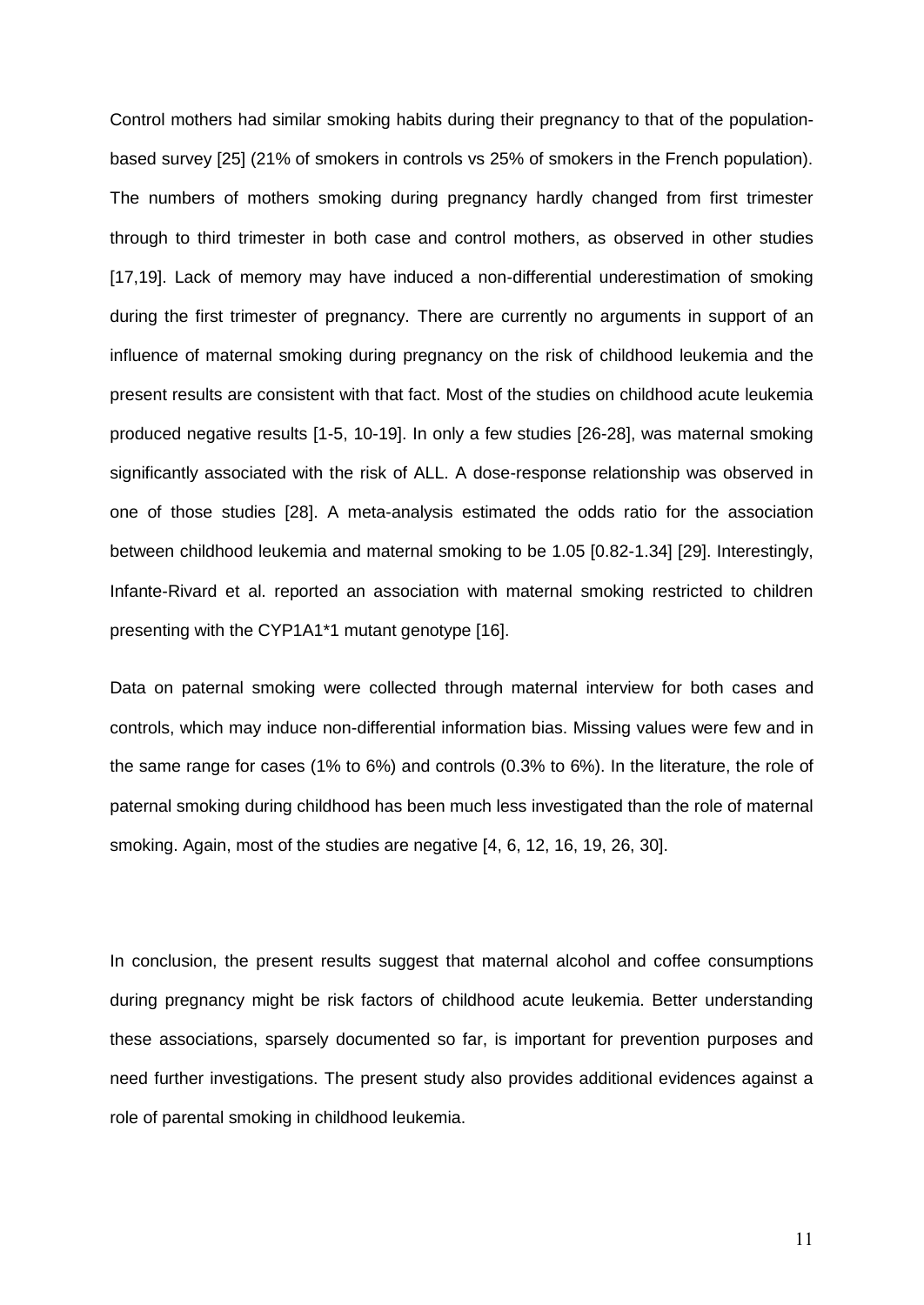### **Acknowledgements**

We are grateful to Drs. Marie-Françoise Auclerc, Diane Farkas, Kamila Kebaïli, Anne Lambilliotte, Dominique Steschenko, Martine Zagouri, and Naïma Belkacem, who contributed to the interviews, to Martine Valdes, Isabelle Jaussent, Laurence Mandereau and Dominique Ridondelli, for technical assistance, and to Dr Christoph Steffen for the analyses on passive smoking. We also thank the heads of department who helped us to include their patients as controls: Profs. Bensahel, Bérard, Carlioz, Deberigny, Felipe, Herbault, Lascombes, Pouliquen, and Rigault.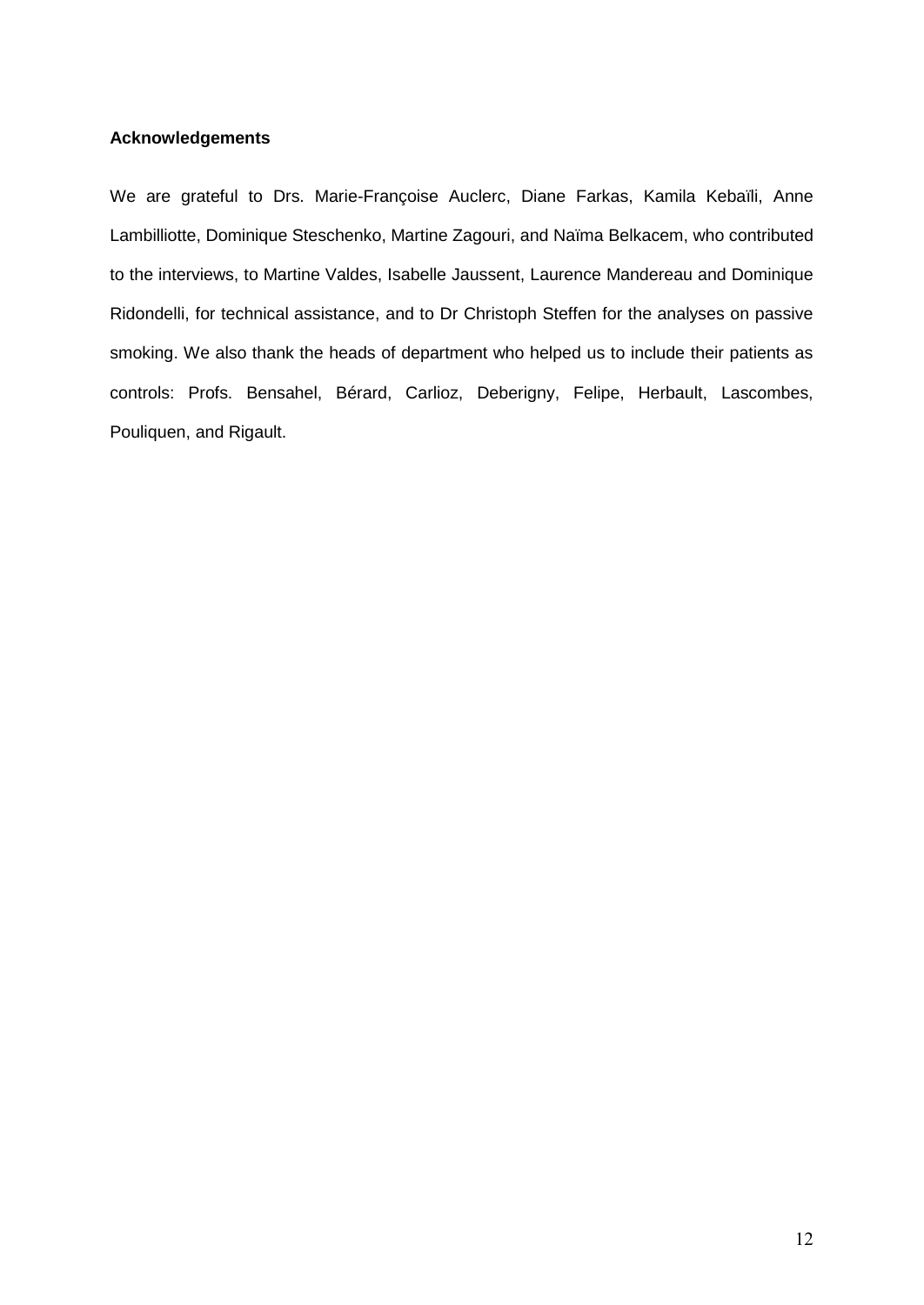#### **References**

1. van Steensel-Moll HA, Valkenburg HA, Vandenbroucke JP, *et al*. Are maternal fertility problems related to childhood leukaemia? Int J Epidemiol 1985; 14: 555-9.

2. Severson RK, Buckley JD, Woods WG, *et al*. Cigarette smoking and alcohol consumption by parents of children with acute myeloid leukemia: an analysis within morphological subgroups - a report from the Children's Cancer Group. Cancer Epidemiol Biomarkers Prev 1993; 2: 433-439.

3. Van Duijn CM, van Steensel-Moll HA, Coebergh JW, *et al*. Risk factors for childhood acute non-lymphocytic leukemia: an association with maternal alcohol consumption during pregnancy? Cancer Epidemiol Biomarkers Prev 1994; 3: 457-460.

4. Shu XO, Ross JA, Pendergrass TW, *et al*. Parental Alcohol Consumption, Cigarette Smoking, and Risk of Infant Leukemia: a Childrens Cancer Group Study. J Natl Cancer Inst 1996; 88:24-31.

5. Petridou E, Trichopoulos D, Kalapothaki V, *et al*. The risk profile of childhood leukaemia in Greece: a nationwide case-control study. Br J Cancer 1997; 76: 1241-7.

6. Schuz J, Kaatsch P, Kaletsch U, *et al*. Association of childhood cancer with factors related to pregnancy and birth. Int J Epidemiol 1999; 28: 631-9.

7. Infante-Rivard C, Krajinovic M, Labuda D, *et al*. Childhood acute lymphoblastic leukemia associated with parental alcohol consumption and polymorphisms of carcinogenmetabolizing genes. Epidemiology 2002; 13: 277-81.

8. Peters JM, Preston-Martin S, London SJ, *et al*. Processed meats and risk of childhood leukemia. Cancer Causes Control 1994; 5: 195-202.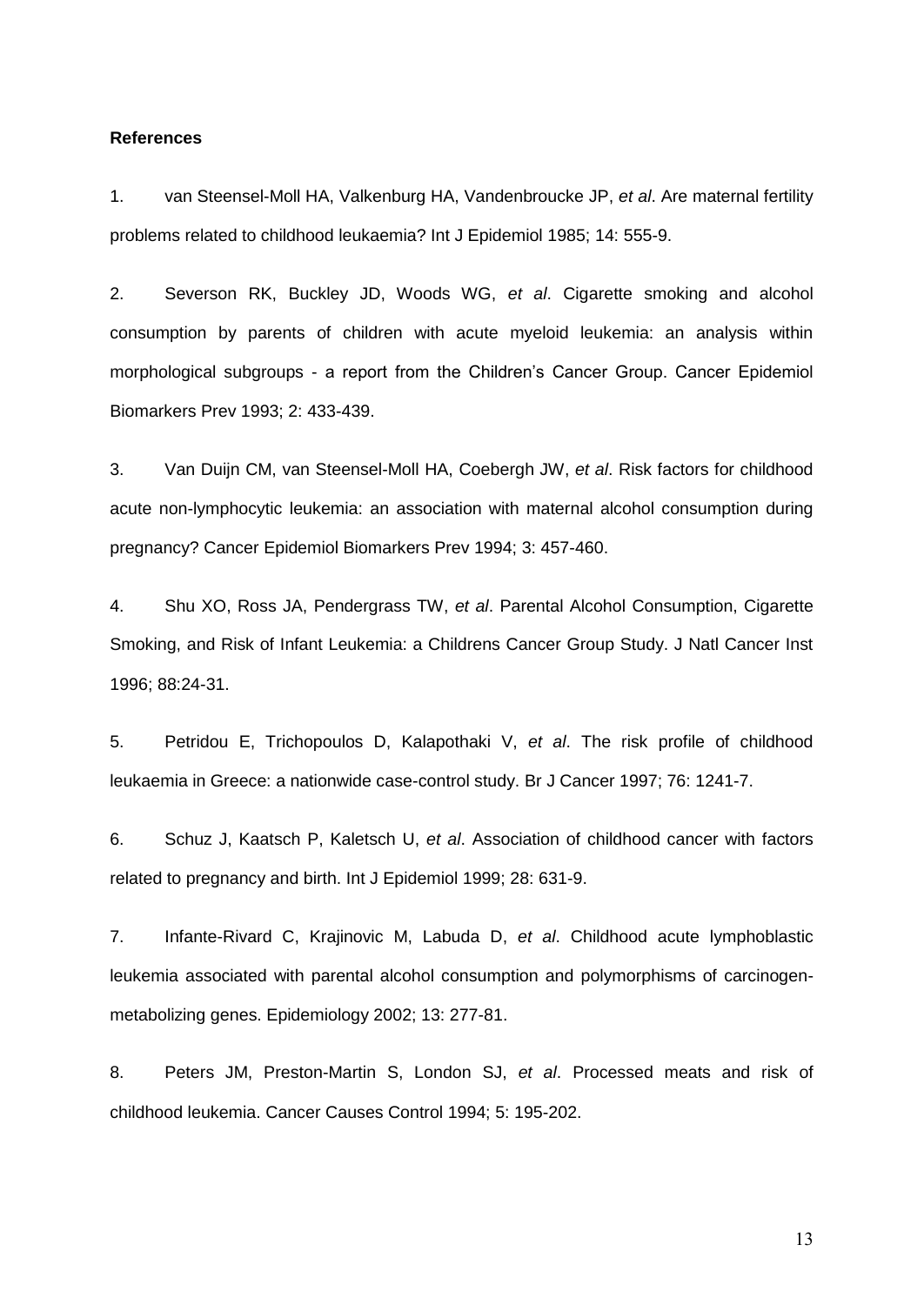9. Ross JA. Maternal diet and infant leukemia: a role for DNA topoisomerase II inhibitors? Int J Cancer 1998; Supplement 11: 26-28.

10. Neutel CI and Buck C. Effect of smoking during pregnancy on the risk of cancer in children. J Natl Cancer Inst 1971; 47: 59-63.

11. McKinney PA, Cartwright RA, Saiu JM, *et al*. The inter-regional epidemiological study of childhood cancer (IRESCC): a case control study of aetiological factors in leukaemia and lymphoma. Arch Dis Child 1987; 62: 279-87

12. Magnani C, Pastore G, Luzzatto L, *et al*. Parental occupation and other environmental factors in the etiology of leukemias and non Hodgkin's lymphomas in childhood: a casecontrol study. Tumori 1990; 76: 413-419

13. Pershagen G, Ericson A, Otterblad-Olausson P. Maternal smoking in pregnancy: does it increase the risk of childhood cancer? Int J Epidemiol 1992; 21: 1-5.

14. Cnattingius S, Zack M, Ekbom A, *et al*. Prenatal and neonatal risk factors for childhood lymphatic leukemia. J Natl Cancer Inst 1995; 87: 908-914.

15. Klebanoff MA, Clemens JD, Read JS. Maternal smoking during pregnancy and childhood cancer. Am J Epidemiol 1996; 144: 1028-33.

16. Brondum J, Shu XO, Steinbuch M, *et al*. Parental cigarette smoking and the risk of acute leukemia in children. Cancer 1999; 85: 1380-8.

17. Infante-Rivard C, Krajinovic M, Labuda D, *et al*. Parental smoking, CYP1A1 genetic polymorphisms and childhood leukemia (Quebec, Canada). Cancer Causes Control 2000; 11: 547-53.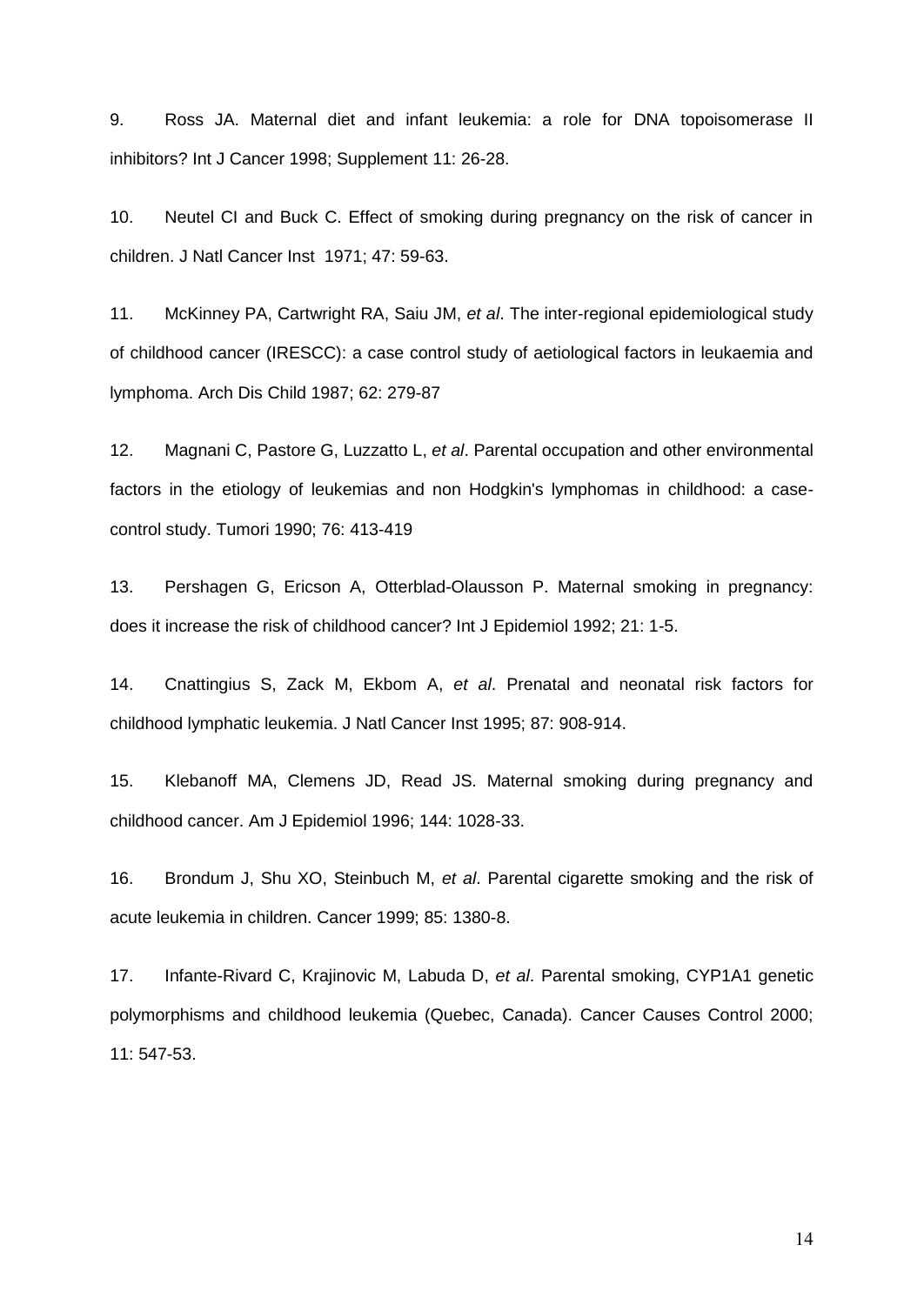18. Okcu MF, Goodman KJ, Carozza SE, *et al*. Birth weight, ethnicity, and occurrence of cancer in children: a population-based, incident case-control study in the State of Texas, USA. Cancer Causes Control 2002; 13: 595-602.

19. Pang D, McNally R, Birch JM. Parental smoking and childhood cancer: results from the United Kingdom Childhood Cancer Study. Br J Cancer 2003; 88:373-81.

20. Sasco AJ and Vainio H. From in itero and childhood exposure to parental smoking to childhood cancer: a possible link and the need for action. Hum Exp Toxicol 1999; 18:192- 201.

21. IARC Monographs on the evaluation of the carcinogenic risk of chemicals to humans. Tobacco smoking. Vol 38 1986; IARC, Lyon.

22. Perrillat F, Clavel J, Jaussent I, *et al*. Family cancer history and risk of childhood acute leukemia (France). Cancer Causes Control 2001; 12: 935-41.

23. Perrillat F, Clavel J, Jaussent I, *et al*. Breast-feeding, fetal loss and childhood acute leukaemia. Eur J Pediatr 2002; 161: 235-237.

24. Perrillat F, Clavel J, Auclerc MF, *et al*. Day-care, early common infections and childhood acute leukaemia: a multicentre French case-control study. Br J Cancer 2002; 86: 1064-9.

25. Blondel B, Norton J, du Mazaubrun C, *et al*. Development of the main indicators of perinatal health in metropolitan France between 1995 and 1998. Results of the national perinatal survey. J Gynecol Obst Biol Reprod 2001; 30:552-64.

26. John EM, Savitz DA, Sandler DP. Prenatal exposure to parents' smoking and childhood cancer. Am. J Epidemiol 1991; 133:123-132.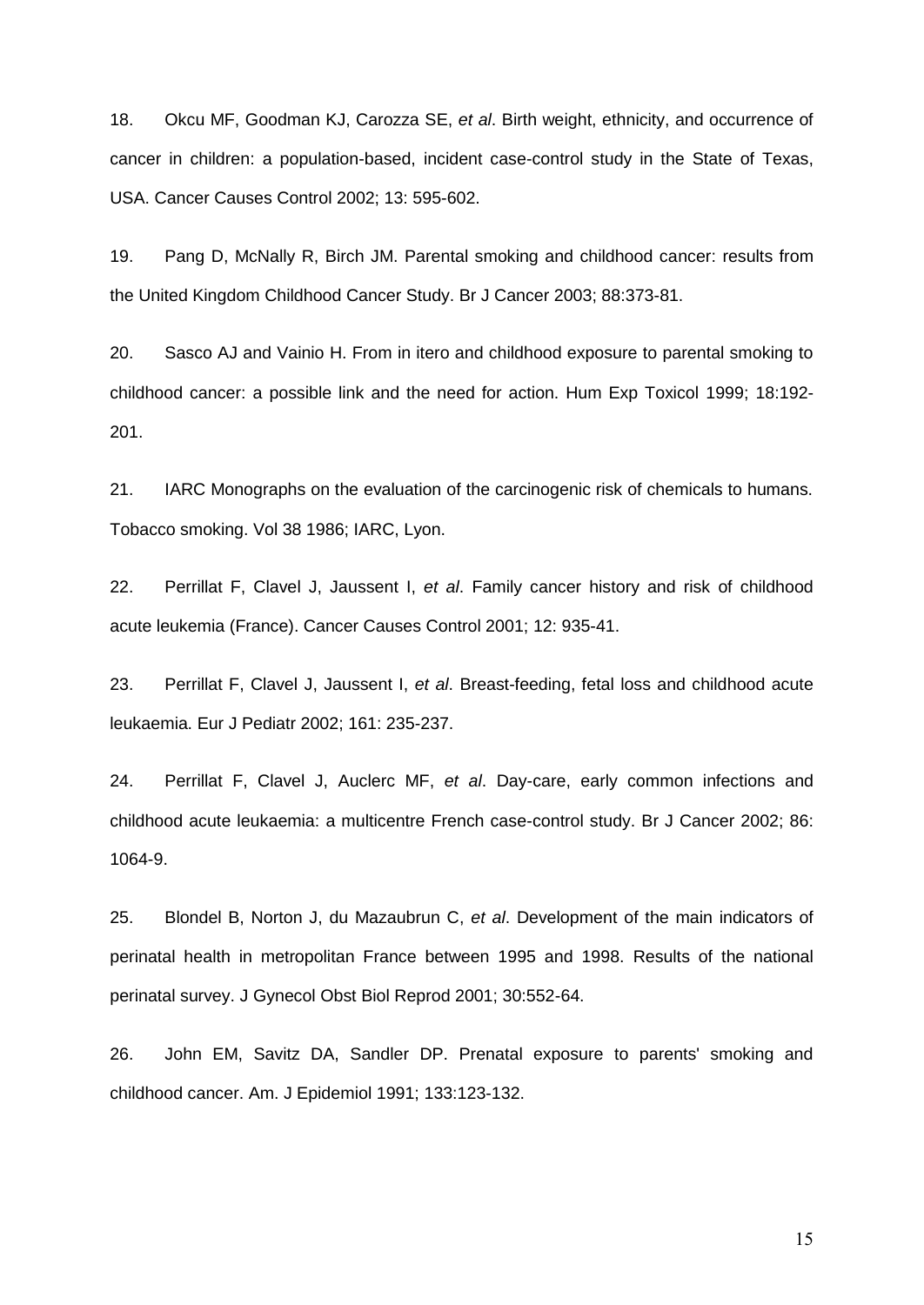27. Sorahan T, Lancashire RJ, Hulten MA, *et al*. Childhood cancer and parental use of tobacco: deaths from 1953 to 1955. Br J Cancer 1997; 75:134-8.

28. Stjernfeldt M, Berglund K, Lindsten J, *et al*. Maternal smoking during pregnancy and risk of childhood cancer. Lancet 1986; 1: 1350-1352.

29. Boffetta P, Tredaniel J, Greco A. Risk of childhood cancer and adult lung cancer after childhood exposure to passive smoke: a meta-analysis. Environ Health Perspect 2000; 108: 73-82.

30. Ji BT, Shu XO, Linet MS, *et al*. Paternal cigarette smoking and the risk of childhood cancer among offspring of nonsmoking mothers. J Natl Cancer Inst 1997; 89: 238-44.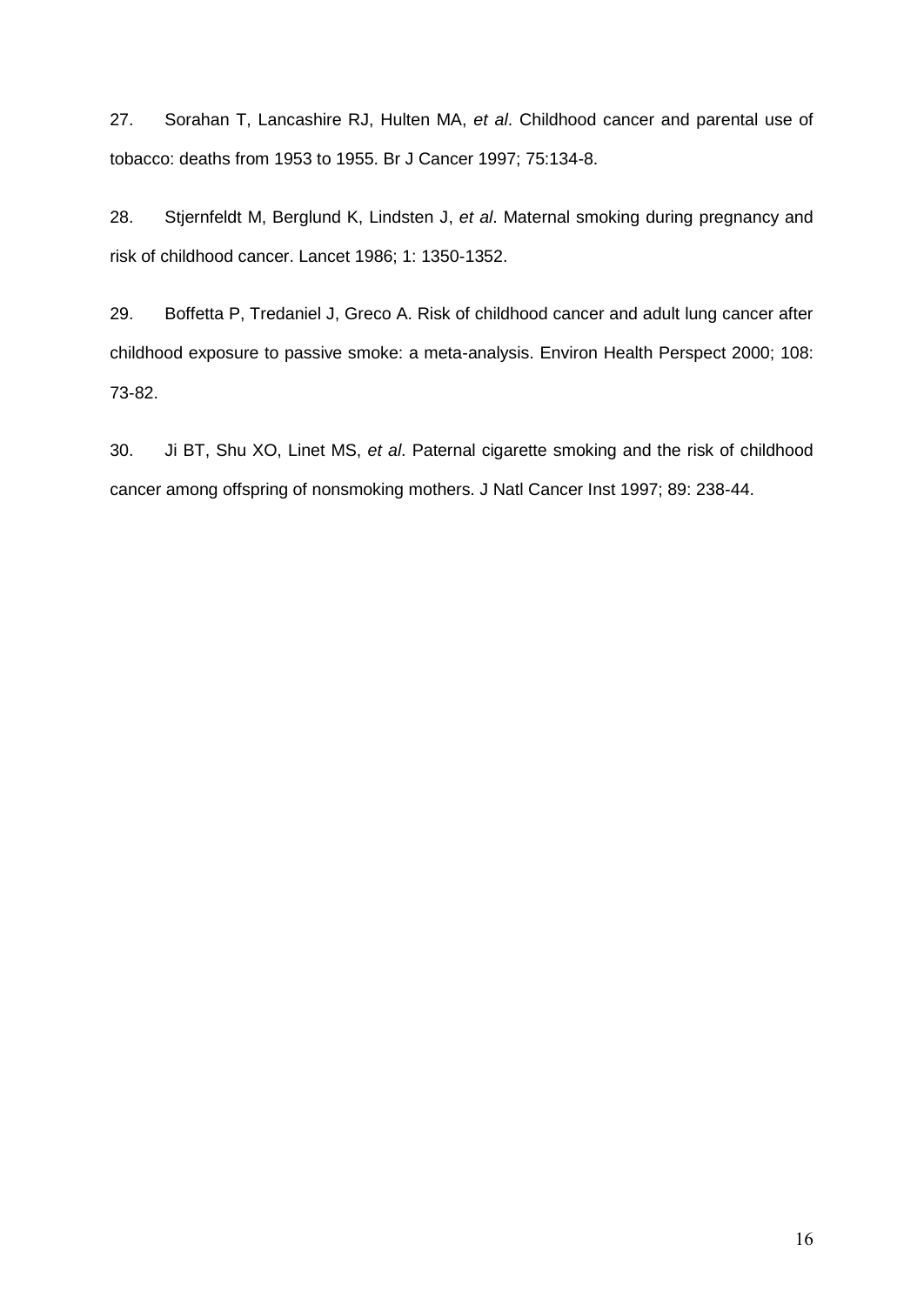|                                                                                                           |                | <b>Cases</b><br>$n = 280$ | <b>Controls</b><br>$n = 288$ |           | p      |
|-----------------------------------------------------------------------------------------------------------|----------------|---------------------------|------------------------------|-----------|--------|
| Age (years) $1$                                                                                           |                |                           |                              |           | < 0.01 |
| < 2                                                                                                       | 33             | (12%)                     |                              | 51 (18%)  |        |
| $2 - 3$                                                                                                   | 85             | (30%)                     |                              | 53 (18%)  |        |
| $4 - 6$                                                                                                   | 83             | (30%)                     |                              | 79 (27%)  |        |
| $7 - 10$                                                                                                  | 41             | (15%)                     |                              | 63 (22%)  |        |
| $\geq 11$                                                                                                 | 38             | (14%)                     |                              | 42 (15%)  |        |
| $G$ ender <sup>1</sup>                                                                                    |                |                           |                              |           | ns     |
| Male                                                                                                      | 166            | (59%)                     |                              | 168 (58%) |        |
| Hospital <sup>1</sup>                                                                                     |                |                           |                              |           | ns     |
| Paris                                                                                                     | 182            | (65%)                     |                              | 205 (71%) |        |
| Lyon                                                                                                      | 36             | (13%)                     |                              | 35 (12%)  |        |
| Lille                                                                                                     | 39             | (14%)                     | 26                           | (9%)      |        |
| Nancy                                                                                                     | 23             | (8%)                      | 22                           | (8%)      |        |
| Ethnic origin <sup>1</sup>                                                                                |                |                           |                              |           | ns     |
| Caucasian                                                                                                 | 259            | (92%)                     | 261                          | (91%)     |        |
| Caribbean                                                                                                 | 4              | (1%)                      | 5                            | (2%)      |        |
| African                                                                                                   | $\overline{2}$ | (1%)                      | 6                            | (2%)      |        |
| Asian, Middle Eastern                                                                                     | $\overline{2}$ | (1%)                      | 6                            | (2%)      |        |
| Mixed, others                                                                                             | 13             | (5%)                      | 10                           | (3%)      |        |
| Parental education                                                                                        |                |                           |                              |           | ns     |
| Mother > high school                                                                                      | 90             | (32%)                     |                              | 108 (38%) |        |
| Father > high school                                                                                      | 87             | (32%)                     |                              | 99 (37%)  |        |
| Maternal occupational activity at time of interview                                                       |                |                           |                              |           | ns     |
| Yes vs. No                                                                                                | 173            | (62%)                     |                              | 191 (67%) |        |
| Parental socio-professional category at time of interview <sup>2</sup><br>Professional, technical workers |                |                           |                              |           | ns     |
| Administrators, managers                                                                                  | 147            | (52%)                     |                              | 160 (56%) |        |
| Clerical, sales and services workers                                                                      | 55             | (20%)                     |                              | 49 (17%)  |        |
| Factory and agricultural workers                                                                          | 78             | (28%)                     |                              | 76 (27%)  |        |
| missing                                                                                                   | $\mathbf 0$    |                           | 3                            |           |        |

## **Table 1: Description of cases and controls**

**<sup>1</sup>** Stratification variables; **<sup>2</sup>** Highest of mother's and father's categories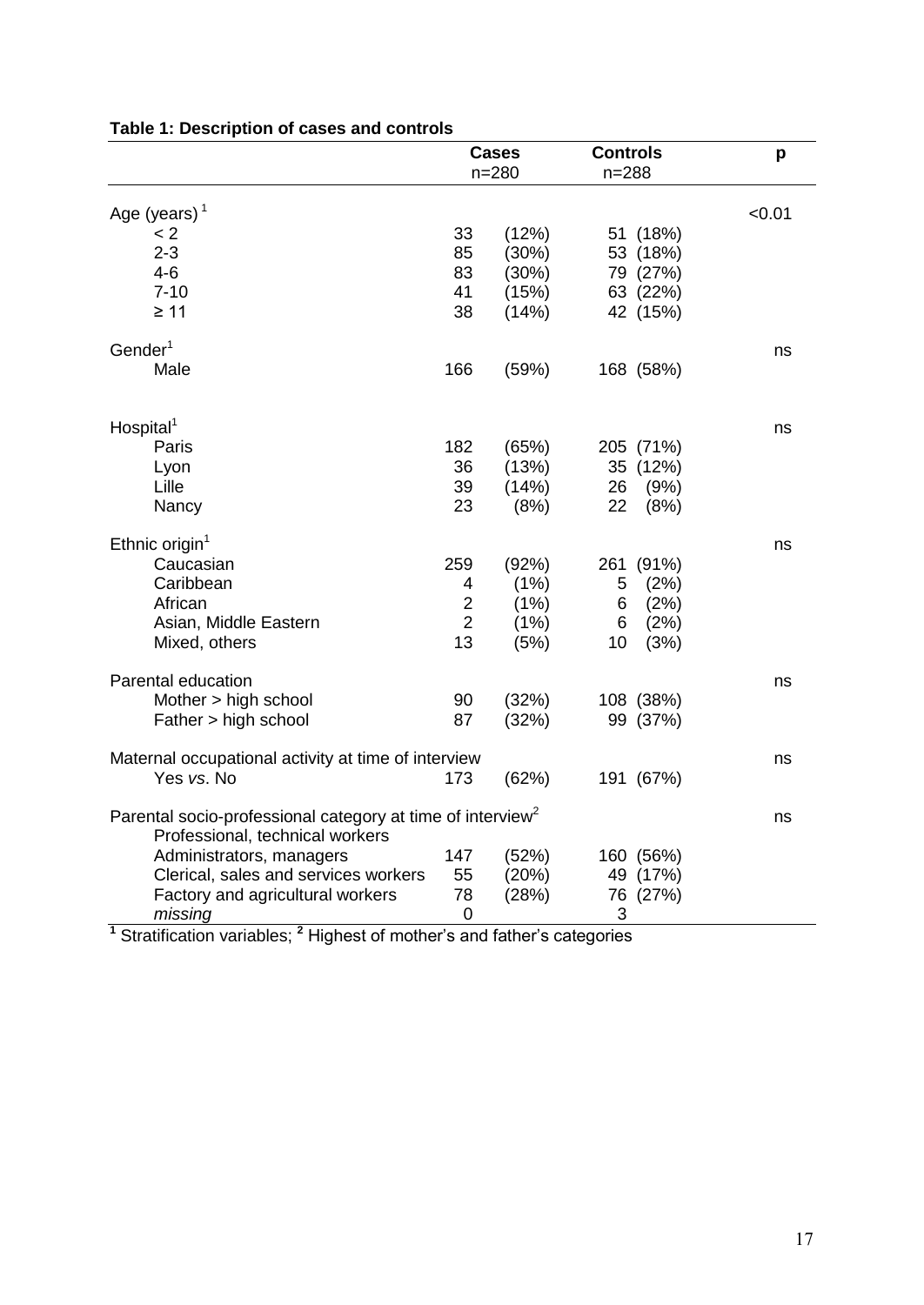|                                            | <b>ALL</b>     |           |                       |       |                 |               |                |       |                       |       |                 |                |
|--------------------------------------------|----------------|-----------|-----------------------|-------|-----------------|---------------|----------------|-------|-----------------------|-------|-----------------|----------------|
|                                            |                | Cases     | Controls<br>$(n=288)$ |       | OR <sup>1</sup> | 95% CI        |                | Cases | Controls<br>$(n=288)$ |       | OR <sup>1</sup> | 95% CI         |
|                                            |                | $(n=240)$ |                       |       |                 |               | $(n=40)$       |       |                       |       |                 |                |
| Maternal coffee drinking during pregnancy  |                |           |                       |       |                 |               |                |       |                       |       |                 |                |
| <b>Never</b>                               | 50             | (21%)     | 71                    | (25%) | 1.0             | Ref.          | 6              | (15%) | 71                    | (25%) | 1.0             | Ref.           |
| $\leq$ 3 cups/d                            | 137            | (57%)     | 180                   | (63%) | $1.1$           | $[0.7 - 1.8]$ | 25             | (63%) | 180                   | (63%) | 1.6             | $[0.6 - 4.3]$  |
| 4-8 cups/d                                 | 41             | (17%)     | 29                    | (10%) | 2.4             | $[1.3 - 4.7]$ | 8              | (20%) | 29                    | (10%) | 2.8             | $[0.7 - 10.4]$ |
| $> 8$ cups/d                               | 12             | (5%)      | $\overline{7}$        | (2%)  | 3.1             | $[1.0 - 9.5]$ | $\mathbf 1$    | (3%)  | 7                     | (2%)  | 3.0             | $[0.3 - 35.1]$ |
| missing                                    | $\overline{0}$ |           |                       |       |                 |               | $\overline{0}$ |       |                       |       |                 |                |
| Maternal tea drinking during pregnancy     |                |           |                       |       |                 |               |                |       |                       |       |                 |                |
| <b>Never</b>                               | 104            | (44%)     | 138                   | (48%) | 1.0             | Ref.          | 25             | (63%) | 138                   | (48%) | 1.0             | Ref.           |
| $\leq$ 3 cups/d                            | 117            | (49%)     | 131                   | (45%) | 1.2             | $[0.8 - 1.9]$ | 15             | (38%) | 131                   | (45%) | 0.6             | $[0.3 - 1.4]$  |
| $>$ 3 cups/d                               | 18             | (8%)      | 19                    | (7%)  | 1.2             | $[0.6 - 2.6]$ | 0              | (0%)  | 19                    | (7%)  |                 |                |
| missing                                    | 1              |           | 0                     |       |                 |               | 0              |       | 0                     |       |                 |                |
| Alcohol during pregnancy                   |                |           |                       |       |                 |               |                |       |                       |       |                 |                |
| <b>Never</b>                               | 87             | (36%)     | 144                   | (50%) | 1.0             | Ref.          | 12             | (30%) | 144                   | (50%) | 1.0             | Ref.           |
| Ever                                       | 153            | (64%)     | 143                   | (50%) | 2.0             | $[1.4 - 3.0]$ | 28             | (70%) | 143                   | (50%) | 2.6             | $[1.2 - 5.8]$  |
|                                            | $\overline{0}$ |           |                       |       |                 |               | $\Omega$       |       |                       |       |                 |                |
| missing                                    |                |           |                       |       |                 |               |                |       |                       |       |                 |                |
| Wine (Ever vs never)                       | 99             | (41%)     | 97                    | (34%) | 1.4             | $[1.0 - 2.1]$ | 15             | (38%) | 97                    | (34%) | 1.4             | $[0.7 - 3.0]$  |
| Beer (Ever vs never)                       | 45             | (16%)     | 45                    | (16%) | 1.4             | $[0.9 - 2.3]$ | 5              | (13%) | 45                    | (16%) | 0.7             | $[0.3 - 2.1]$  |
| Spirits (Ever vs never)                    | 92             | (38%)     | 71                    | (25%) | 1.8             | $[1.3 - 2.9]$ | 14             | (35%) | 71                    | (25%) | 1.4             | $[0.7 - 3.1]$  |
| Daily alcohol consumption during pregnancy |                |           |                       |       |                 |               |                |       |                       |       |                 |                |
| <b>Never</b>                               | 87             | (36%)     | 144                   | (50%) | 1.0             | Ref.          | 12             | (30%) | 144                   | (50%) | 1.0             | Ref.           |
| 1 glass/week                               | 103            | (43%)     | 103                   | (36%) | 2.0             | $[1.3 - 3.0]$ | 21             | (53%) | 103                   | (36%) | 2.8             | $[1.2 - 6.6]$  |
| 2 glasses/week                             | 25             | (10%)     | 14                    | (5%)  | 2.8             | $[1.3 - 6.0]$ |                |       |                       |       |                 |                |
| $\geq$ 3 glasses/week                      | 25             | (10%)     | 25                    | (9%)  | 1.9             | $[0.9 - 3.5]$ | $\overline{7}$ | (18%) | 39                    | (14%) | 2.4             | $[0.8 - 7.1]$  |
| missing                                    | 0              |           | $\overline{2}$        |       |                 |               | 0              |       | $\overline{2}$        |       |                 |                |

## **Table 2: Maternal coffee, tea and alcohol consumption during pregnancy**

**<sup>1</sup>** Odds ratios estimated by unconditional logistic regression including age, gender, center, origin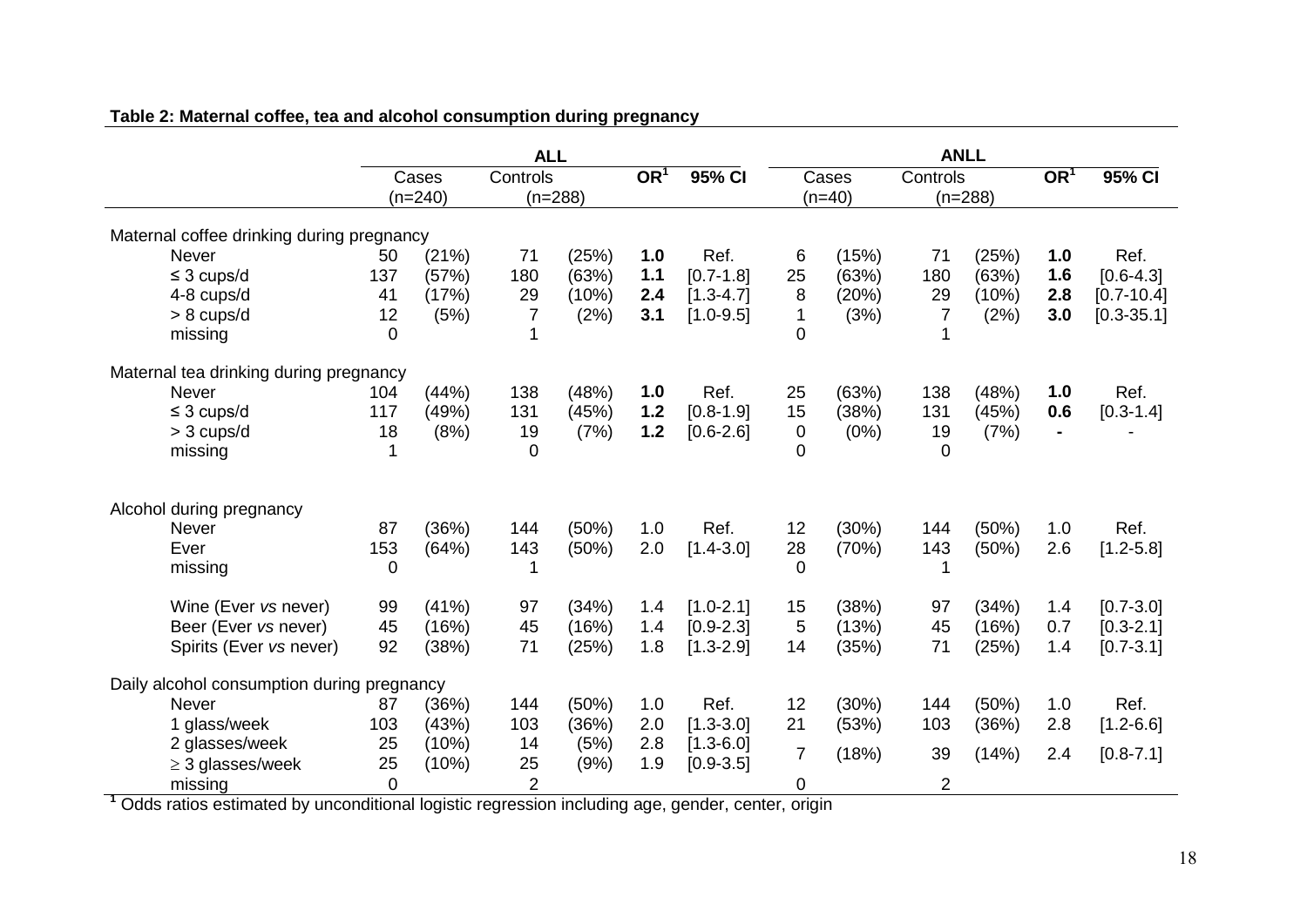## **Table 3: Exposure to maternal smoking during pregnancy**

|                                              | <b>ALL</b> |         |           |       |                 |               |          | <b>ANLL</b> |           |       |                          |               |  |  |
|----------------------------------------------|------------|---------|-----------|-------|-----------------|---------------|----------|-------------|-----------|-------|--------------------------|---------------|--|--|
|                                              |            | Cases   | Controls  |       | OR <sup>1</sup> | 95% CI        | Cases    |             | Controls  |       | OR <sup>1</sup>          | 95% CI        |  |  |
|                                              |            | (n=240) | $(n=288)$ |       |                 |               | $(n=40)$ |             | $(n=288)$ |       |                          |               |  |  |
| Maternal smoking during pregnancy            |            |         |           |       |                 |               |          |             |           |       |                          |               |  |  |
| Never                                        | 177        | (74%)   | 212       | (74%) | 1.0             | Ref.          | 30       | (73%)       | 212       | (74%) | 1.0                      | Ref.          |  |  |
| Ever                                         | 62         | (26%)   | 76        | (26%) | 0.9             | $[0.6 - 1.4]$ | 10       | (24%)       | 76        | (26%) | 1.0                      | $[0.4 - 2.3]$ |  |  |
| missing                                      |            |         | 0         |       |                 |               | 0        |             | 0         |       |                          |               |  |  |
| Period of smoking                            |            |         |           |       |                 |               |          |             |           |       |                          |               |  |  |
| First trimester vs never                     | 59         | (25%)   | 64        | (23%) | 1.0             | $[0.7 - 1.6]$ | 8        | (21%)       | 64        | (23%) | 0.9                      | $[0.4 - 2.2]$ |  |  |
| Second trimester vs never                    | 54         | (23%)   | 59        | (21%) | 1.0             | $[0.6 - 1.6]$ |          | (18%)       | 59        | (21%) | 0.9                      | $[0.3 - 2.2]$ |  |  |
| Third trimester vs never                     | 51         | (21%)   | 58        | (21%) | 1.0             | $[0.6 - 1.5]$ |          | (18%)       | 58        | (21%) | 0.9                      | $[0.3 - 2.3]$ |  |  |
| Daily cigarette consumption during pregnancy |            |         |           |       |                 |               |          |             |           |       |                          |               |  |  |
| Never                                        | 177        | (74%)   | 212       | (76%) | 1.0             | Ref.          | 30       | (79%)       | 212       | (76%) | 1.0                      | Ref.          |  |  |
| $<$ 5 cig/d                                  | 22         | (9%)    | 23        | (8%)  | 0.9             | $[0.5 - 1.8]$ | 4        | $(11\%)$    | 23        | (8%)  | 1.5                      | $[0.4 - 5.0]$ |  |  |
| 5-9 cig/d                                    | 19         | (8%)    | 23        | (8%)  | 0.8             | $[0.4 - 1.6]$ | 4        | (11%)       | 23        | (8%)  | 1.4                      | $[0.4 - 4.8]$ |  |  |
| $\geq$ 10 cig/d                              | 20         | (8%)    | 21        | (8%)  | 1.3             | $[0.7 - 2.7]$ | $\Omega$ | (0%)        | 21        | (8%)  | $\overline{\phantom{a}}$ | -             |  |  |
| missing                                      | 2          |         | 9         |       |                 |               |          |             | 9         |       |                          |               |  |  |

**<sup>1</sup>** Odds ratios estimated by unconditional logistic regression including age, gender, center, origin